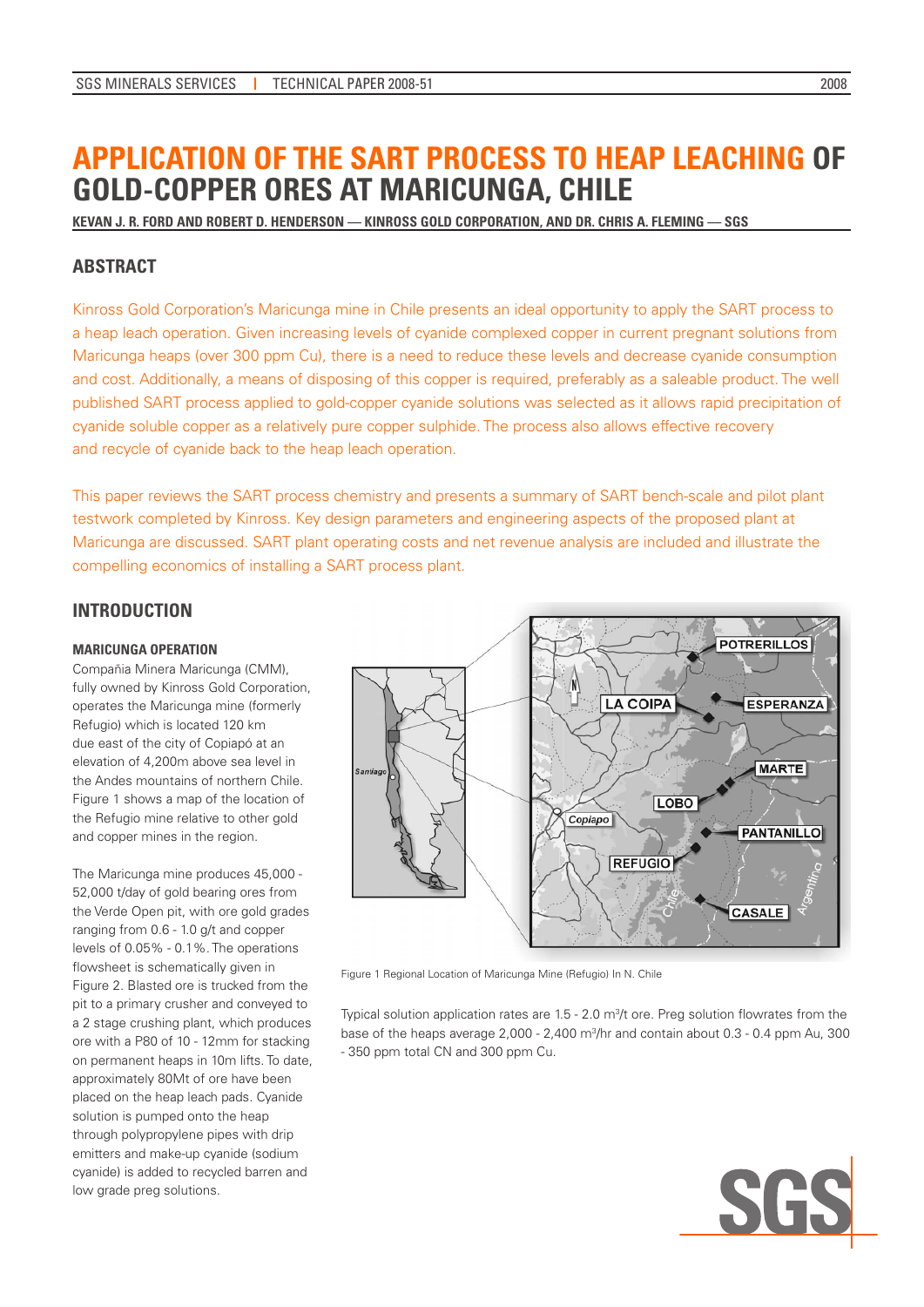Preg solutions are collected in a lined preg solution pond, and fed to an adsorption, desorption refining (ADR) plant using activated carbon for gold recovery. Cyanide is added to limit the adsorption of copper onto carbon, and a cold cyanide strip of the carbon is performed to remove copper. The cold strip Cu-CN solution is fed back to the heaps. The ADR plant consists of 5 carbon adsorption tanks, with Zadra pressure elution of carbon coupled with gold electrowinning. Overall gold recovery from ore to gold dore at Maricunga is 65 - 70 %.

#### **CYANIDE SOLUBLE COPPER**

In the Maricunga region, gold mineralization occurs with copper minerals, some of which leach readily in the cyanide solution that is applied to extract the gold. Table 1 indicates typical cyanide solubility of copper minerals in 0.1% NaCN solutions (Hedley and Tabachnick, 1958). The percent cyanide-soluble copper in the ore therefore depends on the type and amount of each copper mineral present. Gold-copper ores may be classified according to their degree of oxidation as either oxide, mixed or sulphide ore. The extent of oxidation of a block of ore strongly affects the amount and chemistry of the copper minerals present, and hence the fraction of copper that will be cyanide soluble. Ores in which the oxidation weathering processes have been pronounced with high removal of sulphur and copper units from the original sulphides result in low levels of residual copper and sulphur. This residual copper may be in the form of oxide and/or hydrolyzed copper minerals such as cuprite, malachite or azurite. Although such copper minerals exhibit high cyanide solubility >85%, cyanide solubility of residual copper in Maricunga oxide ores has been shown to be low, of the order of 18 - 32%.

Oxidation of sulphides by weathering of the ore at surface or along fracture planes, results in the formation of acid, which in turn dissolves the copper in the copper minerals that have been oxidized. This leached copper remobilizes to flow by gravity down through the ore body, to eventually reprecipitate out in a "mixed" ore zone. In this zone, the copper may



Figure 2 Maricunga Operation Flowsheet

Table 1 Solubility of Cu Minerals in NaCN Solution (Hedley and Tabachnick, 1958)

| <b>COPPER MINERAL</b> | <b>FORMULA</b>                          | % COPPER DISSOLVED IN<br><b>NaCN SOLUTION</b> |
|-----------------------|-----------------------------------------|-----------------------------------------------|
| Azurite               | $2Cu(CO)_{3}$ .Cu(OH) <sub>2</sub>      | 94.5                                          |
| Malachite             | 2CuCO <sub>3</sub> (OH) <sub>2</sub>    | 90.2                                          |
| Chalcocite            | Cu <sub>2</sub> S                       | 90.2                                          |
| Covellite             | CuS                                     | 95.6                                          |
| Native Copper         | Cu                                      | 90.0                                          |
| Cuprite               | Cu2O                                    | 85.5                                          |
| <b>Bornite</b>        | FeS.2Cu <sub>2</sub> S                  | 70.0                                          |
| Enargite              | Cu <sub>3</sub> AsS <sub>4</sub>        | 65.8                                          |
| Tetrahedrite          | (Cu.Fe.Ag.Zn) $12Sb_4S_{13}$            | 21.9                                          |
| Chrysocolla           | CuSiO <sub>3</sub> .(nH <sub>2</sub> O) | 11.8                                          |
| Chalcopyrite          | CuFeS <sub>2</sub>                      | 5.6                                           |

cement out on pyrite or reprecipitate as a chalcocite (Cu<sub>2</sub>S) "blanket". Chalcocite is a copper-rich sulphide mineral of lower S/Cu molar ratio, with a significantly enhanced cyanide solubility  $of > 90\%$ 

In fresh sulphide ores with no oxidation, sulphur has not been leached out, leaving primary, unaltered sulphides such as chalcopyrite, bornite and possibly tetrahedrite, along with pyrite. These copper minerals show variable, but generally low levels of copper CN solubility, from 5% up to 70%. Chalcopyrite is only sparingly soluble in strong cyanide solution, and not at all in weak cyanide solution that is typical of heap operations.

The level of copper (as copper cyanide) in Maricunga heap leach solutions has shown a steady increase since operations restarted in May 2005. Figure 3 shows the rise in copper in preg leach solutions from 50 ppm Cu to over 300 ppm Cu by June 2007. This copper concentration represents a build up of solubilized copper and cyanide inventory in the heap leach system, due to recycle of cyanide leach solution back to the heaps after the ADR plant. Currently, no bleed stream for copper exists at Maricunga to reduce the copper levels.

As more copper continues to leach out of existing ores in the heaps as well as from fresh ore added in each lift, copper concentrations are expected to continue to rise with resulting increase in cyanide consumption and operating cost.

#### **CYANIDE CONSUMPTION AT MARICUNGA**

Cyanide solubilized copper from Maricunga ores will lock up and consume cyanide, with stochiometry depending on the pH and cyanide concentration present in the leach solution. Formation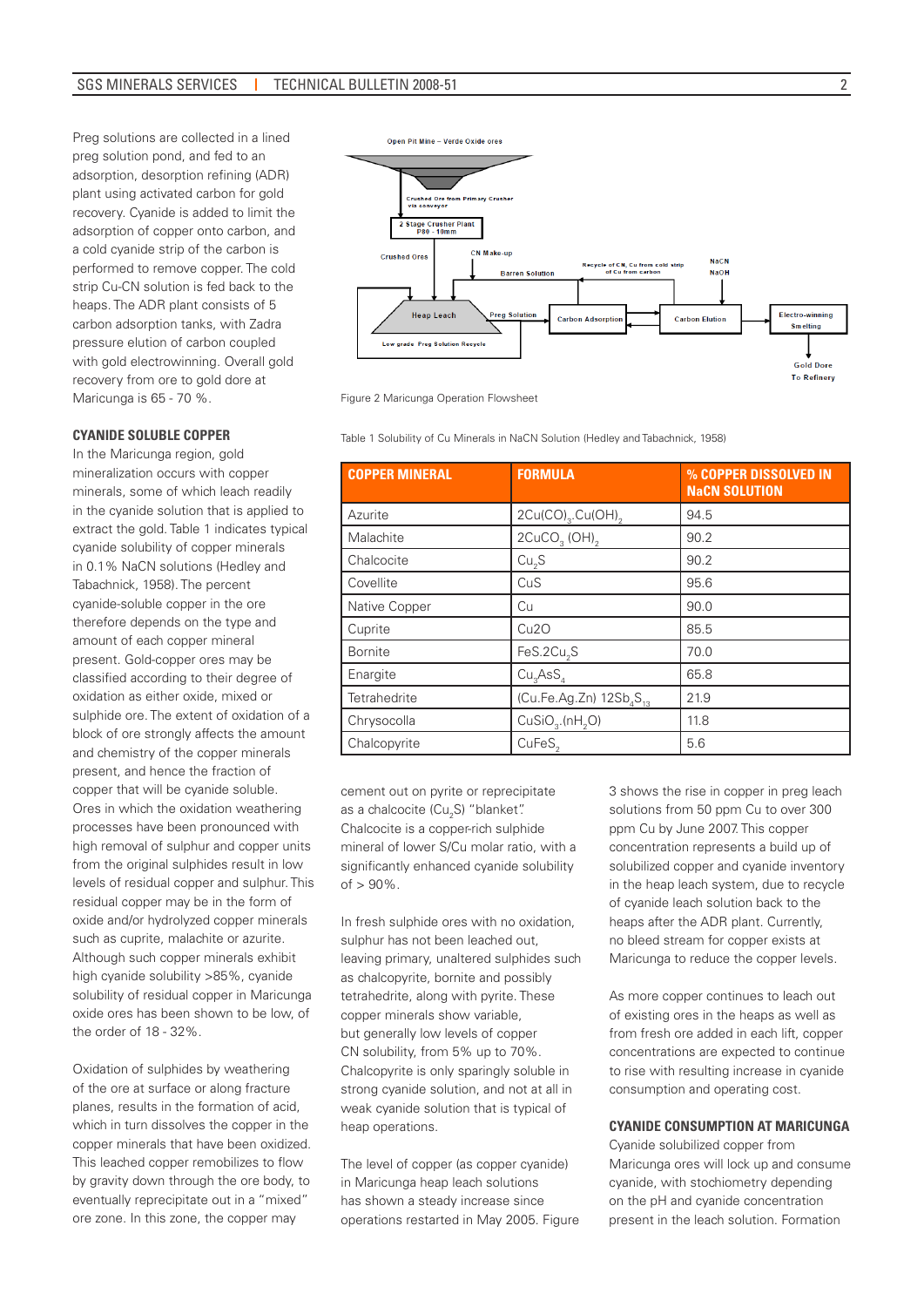Cu ppm in Heap Preg Solution



Figure 3 Cyanide Soluble Copper in Maricunga Preg Leach Solution

of [Cu(CN)<sub>2</sub>]- is favored at low pH's and low cyanide concentrations, whereas [Cu(CN)<sub>4</sub>]<sup>3</sup> is formed at pH's above 10 and cyanide strengths above 200ppm. [Cu(CN)<sub>3</sub>]<sup>2</sup> is the most stable form of copper cyanide. A solid precipitate of CuCN is produced at pH's below 3.

Table 2 NaCN Consumption per kg Cu Present in Cu-CN Reaction Species

| <b>REACTION</b> | <b>EQUATION</b>                                                                   | kg NaCN CONSUMED PER 1 kg OF Cu |
|-----------------|-----------------------------------------------------------------------------------|---------------------------------|
|                 | $Cu^+ + CN^- = CuCN$                                                              | 0.8                             |
|                 | $Cu^{+} + 2CN = [Cu(CN)_{2}]^{-}$                                                 | 1.5                             |
|                 | $[Cu(CN)$ <sub>2</sub> $+$ Cn <sup>-</sup> = $[Cu(CN)$ <sub>2</sub> <sup>2-</sup> | 2.3                             |
|                 | $[Cu(CN)_{3}]^{2} + Cn = [Cu(CN)_{4}]^{3}$                                        | 3.1                             |

Heap leach cyanide consumptions for each Maricunga ore category, from operations data and various Kinross testwork programs (SNC Lavalin, 2003 and McClelland, 2007), are summarized below in Table 3.

For Verde oxide and sulphide ores, the lower total cyanide consumption of 0.3 - 0.4 kg NaCN/t ore results from relatively low levels of cyanide soluble copper. Based on reaction 3 above, the NaCN consumption due to cyanide soluble copper extracted may be estimated as 0.07- 0.09 kg/t ore. This consumption due to copper therefore represents approximately 22 - 35% of total cyanide consumption.

The associated NaCN consumption may be estimated from the Cu-CN species present, as shown in Table 2. Using reaction 3 as the basis, since this represents the most stable form of Cu-CN, the stoichiometric consumption of sodium cyanide is approximately 2.3 kg for every kg of cyanide soluble copper extracted. Therefore, if the ore has 40 g/t of cyanide-soluble copper, then the minimum quantity of cyanide required for copper leaching is 0.1 kg NaCN/t. If the quantity of copper extracted increases to 300 g/t then the cyanide requirement increases to 0.7 kg NaCN/t. Viewed another way, since the 3 moles of cyanide that are complexed with each mole of copper in the leach solution are effectively "inactive" as far as gold leaching is concerned, the Maricunga heap leach solution is now carrying the equivalent of 0.7 g/L NaCN excess cyanide over and above that needed for effective gold leaching.

Table 3 Copper Grade And Cyanide Consumption For Maricunga Ores

| <b>MARICUNGA ORE</b> | <b>ORE Cu</b><br><b>GRADE</b> ppm | <b>CN SOL Cu</b><br><b>EXTRACTED ppm</b> | <b>CYANIDE CONSUMPTION kg</b><br><b>NaCN/t ORE</b> |
|----------------------|-----------------------------------|------------------------------------------|----------------------------------------------------|
| Verde Oxide          | 100                               | 28                                       | $0.2 - 0.3$                                        |
| Verde Mixed          | 120                               | 36                                       | $0.3 - 0.4$                                        |
| Verde Sulphide       | 135                               | 37                                       | $0.3 - 0.4$                                        |
| Pancho Oxide         | 150                               | 11 - 38                                  | $0.4 - 0.7$                                        |
| Pancho Mixed         | 1000                              | $502 - 664$                              | $1.5 - 2.0$                                        |
| Pancho Sulphide      | 800                               | 48 - 286                                 | $1.0 - 1.3$                                        |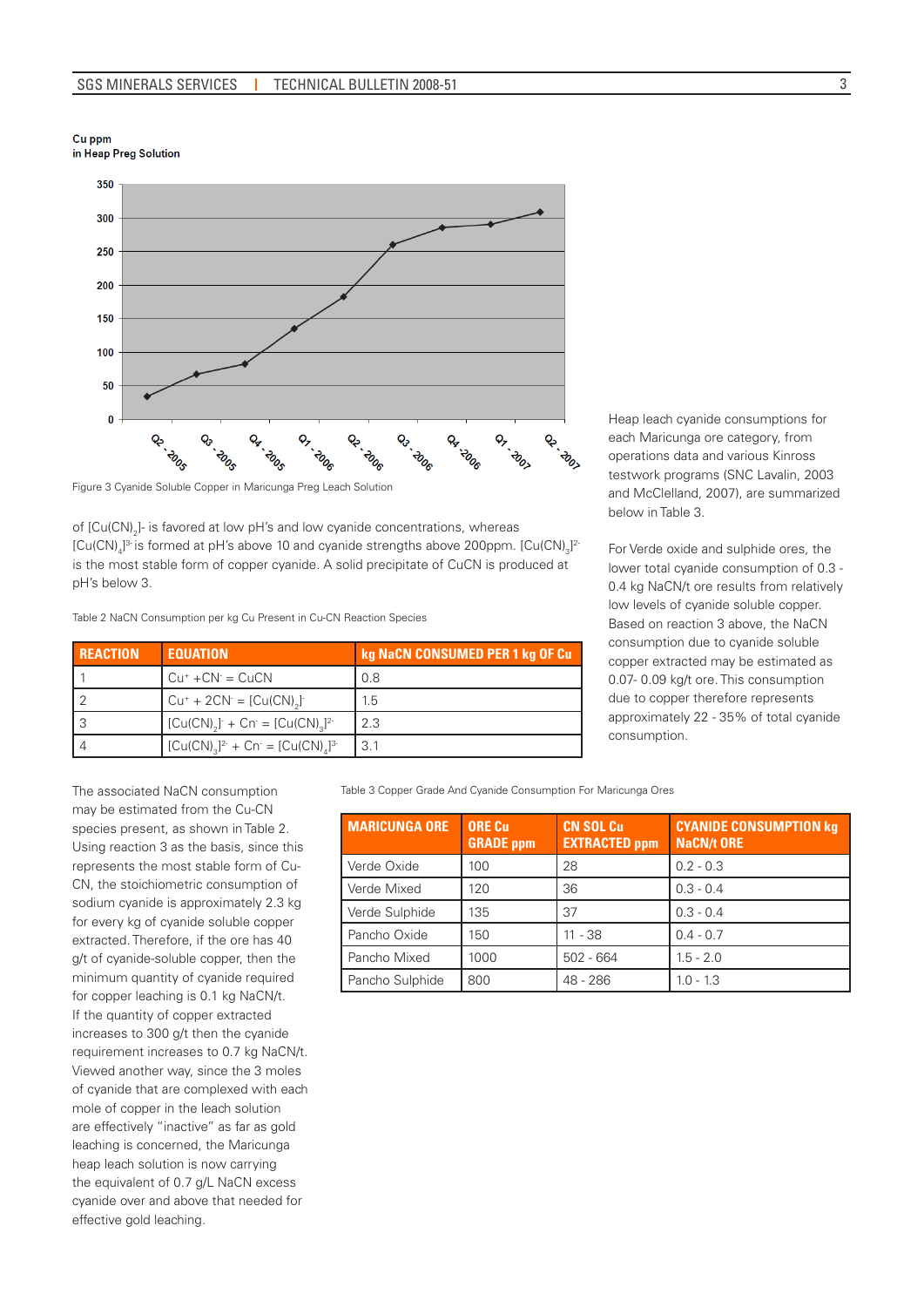Future Maricunga production will come from Pancho ores, for which testwork data has shown significantly elevated copper and cyanide soluble copper levels, particularly for the mixed and sulphide ores. Pancho mixed ore is projected to consume higher amounts of cyanide owing to the presence of chalcocite. Based on reaction 3 above, the % of total CN consumption due to cyanide soluble copper in the Pancho mixed ores is expected to be over 50%. Compared to the Verde ores, cyanide consumption and cost in the future processing of Pancho ores at Maricunga is expected to more than double, with an associated sharp rise in copper levels in heap leach preg solutions. Allowing copper to continue to build in the heap leach solutions is seen as not an option.

A study was initiated to find an economic and environmentally acceptable means to remove cyanide soluble copper from Maricunga heap leach solutions and recover the associated cyanide. A number of alternative processes were briefly considered, such as AVR and the Hannah process, but given their greater complexity they were rejected. A distinguishing feature of the SART

Process (relative to the alternatives of AVR and Hannah) is that the free cyanide strength in the final treated solution is essentially the same as the total cyanide strength in the feed to SART. By contrast, in the AVR and Hannah processes, a small volume of concentrated cyanide solution is produced for recycling. There is no need to produce concentrated cyanide recycle solutions for heap leach operations, since all of the solution flow is generally recycled to the heap. Therefore, out of the available technologies, the well- published and much simpler SART process was selected.

# **THE SART PROCESS**

#### **PROCESS FLOWSHEET**

The SART process was developed into a technically feasible process by SGS Lakefield Research and Teck Corporation in 1997 (MacPhail, Fleming and Sarbutt 1998), with full-scale commercial application at Newcrest's Telfer Mine in W. Australia (Barter 2001). The process involves releasing the cyanide associated with the copper cyanide complex, allowing it to be recycled back to the leach process as free cyanide, with

recovery of the copper as a valuable, high-grade Cu<sub>2</sub>S by-product (~70% Cu).

The SART name is derived from an acronym describing the unit operations in the process flowsheet, as follows:

- Sulphidization
- Acidification
- Recycling of precipitate/s
- Thickening of precipitate/s

The SART process flowsheet is shown schematically below in Figure 4.

#### **PROCESS CHEMISTRY**

SART, as originally developed (Fleming, 1998, 2005), involves adding chemical sulphide ions, such as sodium hydrosulphide (NaSH), to an acidified CN solution (pH 10 to pH 5 or below) to precipitate copper, silver and zinc (if present) as metal sulphides, and convert cyanide to HCN, under weakly acidic conditions. Other cyanide-solubilized base metals like Ni and Co would also be precipitated. HCN is a very soluble gas, and remains in solution until the Cu<sub>2</sub>S,  $Ag_2S$  or ZnS are removed by thickening and filtration. Importantly, gold does not precipitate to any significant extent during the SART process, and



Figure 4 SART Process Plant Flowsheet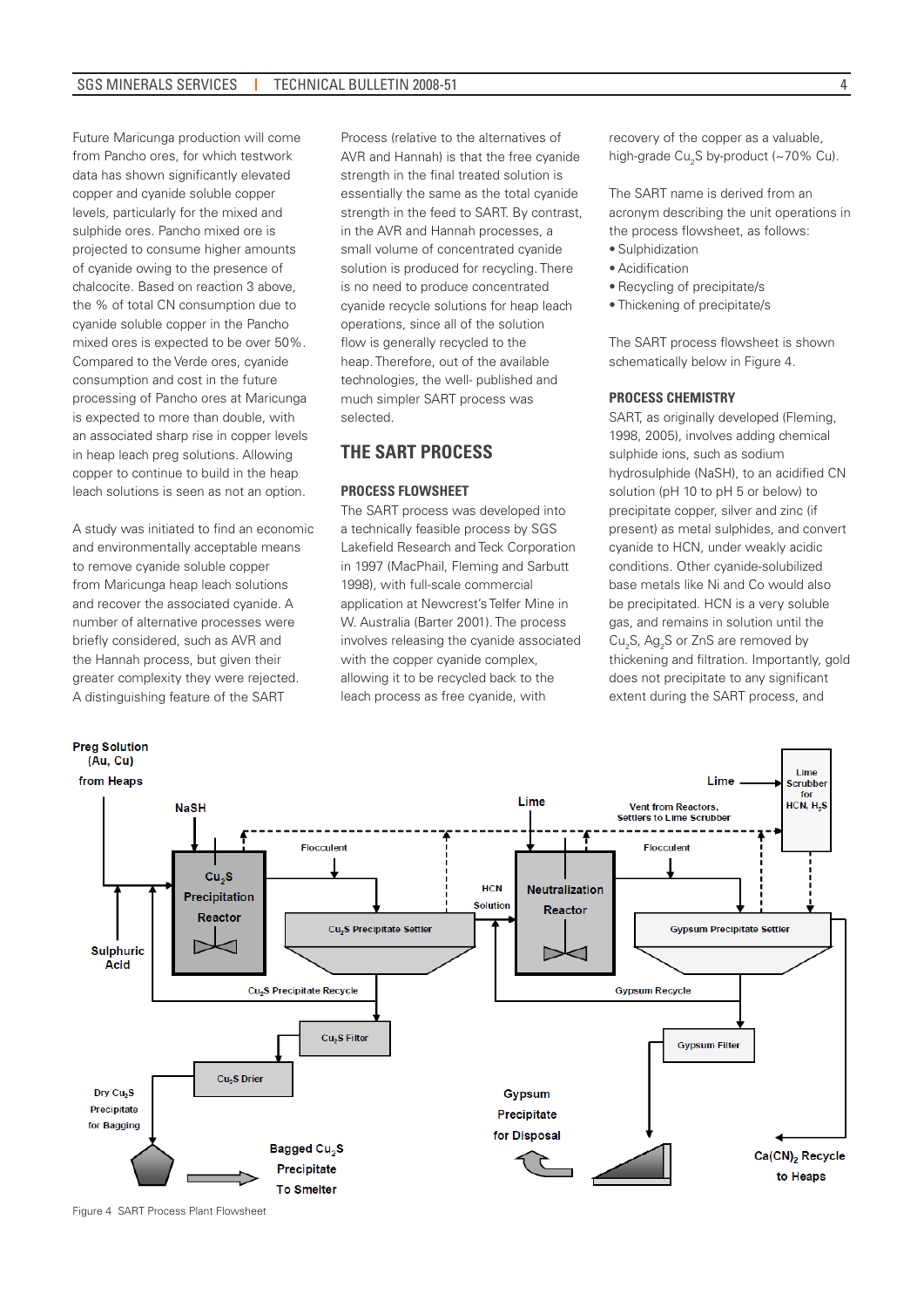remains in solution to be recovered on activated carbon. The HCN solution is then neutralized with lime or caustic soda, prior to recycling to leach. The overall chemical reactions applied to Cu, Zn and Ag cyanide complexes are:

 $2Cu(CN)_{3}^{2} + S^{2} + 6H^{+} \rightarrow Cu_{2}S + 6HCN$  $2Ag(CN)<sub>2</sub> + S<sup>2</sup> + 4H<sup>+</sup> \rightarrow Ag<sub>2</sub>S + 4HCN$  $Zn(CN)<sub>4</sub><sup>2-</sup> + S<sup>2-</sup> + 4H<sup>+</sup> \rightarrow ZnS + 4HCN$ 

These reactions are all fast and irreversible, due to the fact that cyanide is inert when present in solution in the form of HCN gas. The reactions take place in a first stage (primary) precipitation reactor, from which sulphide precipitates are fed to a thickener. A portion of the thickened slurry of sulphide precipitate is recyled back to the reactor to develop a suitable precipitate particle size and achieve sufficient bed depth in the thickener. A precipitate slurry of 10 - 15% solids may then be drawn off the thickener underflow and washed, filtered and dried. The  $\mathrm{Cu_{2}S}$ precipitate (with Zn, Ni and other metal sulphides) is then sold to a smelter as a valuable co-product.

A second reactor is used to neutralize the aqueous HCN in the thickener overflow from pH 5 back to pH 10. Lime or caustic soda may be used to produce  $\textsf{Ca(CN)}_{2}$  or NaCN for recycle to the heap or tank leaching circuit. The neutralization reactions are:

2HCN + Ca(OH) $_2 \rightarrow$  Ca(CN) $_2$  + H<sub>2</sub>O 2HCN + NaOH  $\rightarrow$  NaCN + H<sub>2</sub>O

All four process units (2 reactors and 2 thickeners) are sealed and have vents to a lime scrubber system to capture any evolved HCN or  $H_2S$  gases.

By acidifying with sulphuric acid in the primary reactor, the SART process leads to the formation of a gypsum- type precipitate when neutralization of HCN in the neutralization reactor is performed with lime. This gypsum precipitate needs to be removed from the neutralized cyanide solution prior to recovery of gold on carbon and recycle of barren cyanide solution to the leach circuit. To achieve this, a gypsum thickener is included in Figure 5 Maricunga Flowsheet with SART

the circuit with the option of recycling the gypsum thickener underflow to enhance precipitation rates and settling / consolidation in the thickener.

The SART process may be applied to pregnant gold solutions prior to carbon adsorption or on barren solutions after carbon adsorption. Applying the process before carbon adsorption has the distinct advantage of potentially eliminating copper adsorption on carbon in the gold recovery plant, which improves the performance of the carbon for gold adsorption, and obviates the need for a cold cyanide strip of carbon to remove copper ahead of gold elution and electrowinning.

For a heap leach operation, the inherent separation of leach solution from ore solids that occurs in the heap suits the SART process, as clear solutions are fed directly to the primary precipitation reactor. For mill plants, the leach slurry may be washed via CCD with the overflow pregnant solution feeding a SART plant prior to carbon adsorption. When the leach slurry feeds a CIP plant, the CIP tails (barren) may be washed in a CCD circuit or recovered from a tailings dam, and then fed to a SART plant.

### **SART AT MARICUNGA**

#### **MARICUNGA FLOWSHEET WITH SART**

To recover copper from Maricunga heap leach solution and release the cyanide for recycle, a portion of the preg solution (bleed stream) from the heaps will be fed to the SART plant. Figure 5 shows the position of the proposed SART plant in

the Maricunga flowsheet.

The SART plant will be fed by high grade preg gold solution from the heaps, prior to carbon adsorption, rather than barren solution after the ADR plant. This will significantly lower the copper concentration and increase the cyanide to copper ratio in the feed to the carbon columns. This will in turn tend to complex the copper as the  $Cu(CN)<sub>4</sub><sup>3</sup>$ ) species, which does not adsorb readily on carbon, so the loading of copper onto carbon at Maricunga is expected to decrease significantly once the SART plant is installed. Currently, cyanide is added to the preg solutionprior to carbon adsorption to control copper loading on the carbon, and it is expected that this practice will be discontinued. In addition, copper that does load onto carbon is currently coldstripped using cyanide at Maricunga, to mitigate the risk of copper reporting to gold dore. With SART in place, it is expected that the copper loading on carbon in the ADR plant will be sufficiently low that no cold strip of carbon will be required.

Of note is that gold in the preg feed solution is largely unaffected by the SART process. A very small amount of gold (<0.5%) reports to the copper sulphide precipitate, for which credit will be given by a copper smelter. The neutralized low copper, gold cyanide solution exiting from the SART plant will be fed to the existing carbon adsorption plant for gold recovery.

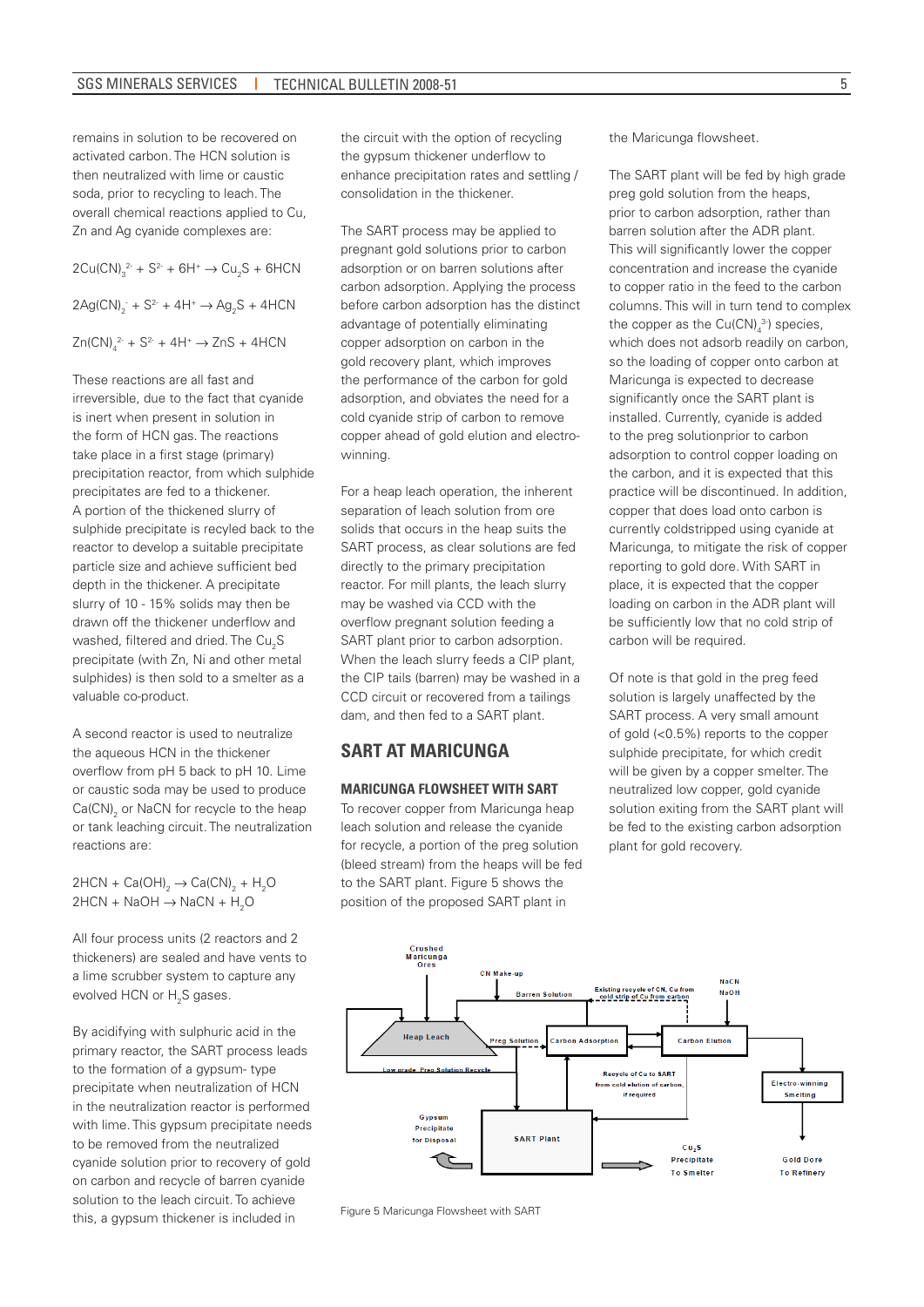### **SART TESTWORK**

To evaluate the SART process and define the parameters for engineering of a plant at Maricunga, Kinross has completed significant amounts of testwork on a bench-scale and pilot plant level (at SGS Lakefield Research in Santiago). Both preg and solutions from the mine, as well as CN-Cu solutions generated from leaching Pancho ore, were used as feed solutions for the testwork.

#### **BENCH-SCALE TESTWORK**

Bench-scale testwork applied the SART process to each CN-Cu solution, under the following conditions:

- Sealed batch tests on 1 Liter solutions at 20°C
- •Both preg solution (with Au no carbon pre-adsorption) and barren solution (v. low Au – after carbon pre-adsorption) were used
- All solutions saturated with gypsum to simulate heap leach conditions
- $\bullet$  H<sub>2</sub>SO<sub>4</sub> acid used to reduce pH to pH 3-5
- NaOH used to re-neutralize the HCN generated back to free CN. (Lime was used in the pilot plant and will be used in the commercial plant, but NaOH was used in the lab tests for convenience).
- NaSH added at 80 120% of stochiometric (Cu basis)
- $\bullet$  Tests run for 20 min, with Cu<sub>2</sub>S precipitation reaction times observed to be fast

Effect of pH in Cu Precipitation Reactor

The effect of pH in the Cu<sub>2</sub>S precipitation reactor was investigated, with the following results summarized in Table 4:

Table 4 Effect of pH on the SART Process

| <b>FEED</b><br><b>SOLUTION</b> | <b>FEED</b><br><b>Cu</b> ppm | <b>FEED</b><br>Nacn(F)<br>ppm | <b>NaSH</b><br><b>ADDITION % OF</b><br><b>STOCHIOMETRIC</b> | pH in Cu<br><b>PRECIPITATION</b><br><b>REACTOR</b> | % Cu RECOVERY<br>TO Cu <sub>2</sub> S<br><b>PRECIPITATE</b> |
|--------------------------------|------------------------------|-------------------------------|-------------------------------------------------------------|----------------------------------------------------|-------------------------------------------------------------|
| Preg                           | 290                          | 265                           | 100                                                         | 5                                                  | 86.2                                                        |
| Solution                       | 290                          | 265                           | 120                                                         | 5                                                  | 96.6                                                        |
| $0.3$ mg/L<br>Au               | 290                          | 265                           | 100                                                         | 4                                                  | 89.7                                                        |
|                                | 290                          | 265                           | 100                                                         | 3                                                  | 93.1                                                        |
| Barren                         | 220                          | 147                           | 100                                                         | 5                                                  | 81.8                                                        |
| Solution $\lt$                 | 220                          | 147                           | 120                                                         | 5                                                  | 95.5                                                        |
| $0.1$ mg/L                     | 220                          | 147                           | 100                                                         | 4                                                  | 90.9                                                        |
| Au                             | 220                          | 147                           | 100                                                         | 3                                                  | 96.4                                                        |

Main conclusions on the effect of pH were:

- At 100% NaSH addition, a lower pH increases the recovery of Cu from solutions.
- However, at pH 5 with 120% NaSH addition rates, high % Cu recoveries to Cu<sub>2</sub>S are achieved. In order to decrease acid costs pH 5 was selected for further testwork.
- The presence of gold (in preg solutions) across the range of pH's tested does not affect the SART Cu precipitation process.

NaSH Addition Rate Further bench-scale tests were completed at pH 5 to assess the effect of NaSH addition rate (% of stochiometric required for precipitation of Cu) on Cu recovery and Free CN recovery, as shown in Table 5.

| <b>FEED</b><br><b>SOLUTION</b> | <b>FEED Cu</b><br>ppm | <b>FEED NaCn</b><br>$(F)$ ppm | <b>Nash Addition % OF .</b><br><b>STOCHIOMETRIC</b> | <b>% Cu RECOVERY TO Cu<sub>2</sub>S</b><br><b>PRECIPITATE</b> | <b>FINAL SOLUTION</b><br><b>Cu</b> ppm | <b>FINAL SOLUTION</b><br>$NaCN$ (F) ppm |
|--------------------------------|-----------------------|-------------------------------|-----------------------------------------------------|---------------------------------------------------------------|----------------------------------------|-----------------------------------------|
| Preg                           | 288                   | 238                           | 80                                                  | 58.3                                                          | 120                                    | 368                                     |
| Solution                       | 288                   | 238                           | 90                                                  | 75.7                                                          | 70                                     | 453                                     |
| $0.3$ mg/L                     | 288                   | 238                           | 100                                                 | 86.1                                                          | 40                                     | 538                                     |
| Au                             | 288                   | 238                           | 120                                                 | 96.5                                                          | 10                                     | 570                                     |
| Barren                         | 248                   | 174                           | 80                                                  | 63.7                                                          | 90                                     | 260                                     |
| Solution $\lt$                 | 248                   | 174                           | 90                                                  | 75.8                                                          | 60                                     | 326                                     |
| $0.1$ mg/L                     | 248                   | 174                           | 100                                                 | 83.9                                                          | 40                                     | 376                                     |
| Au                             | 248                   | 174                           | 120                                                 | 96                                                            | 10                                     | 410                                     |

Table 5 Effect Of NaSH Addition In The SART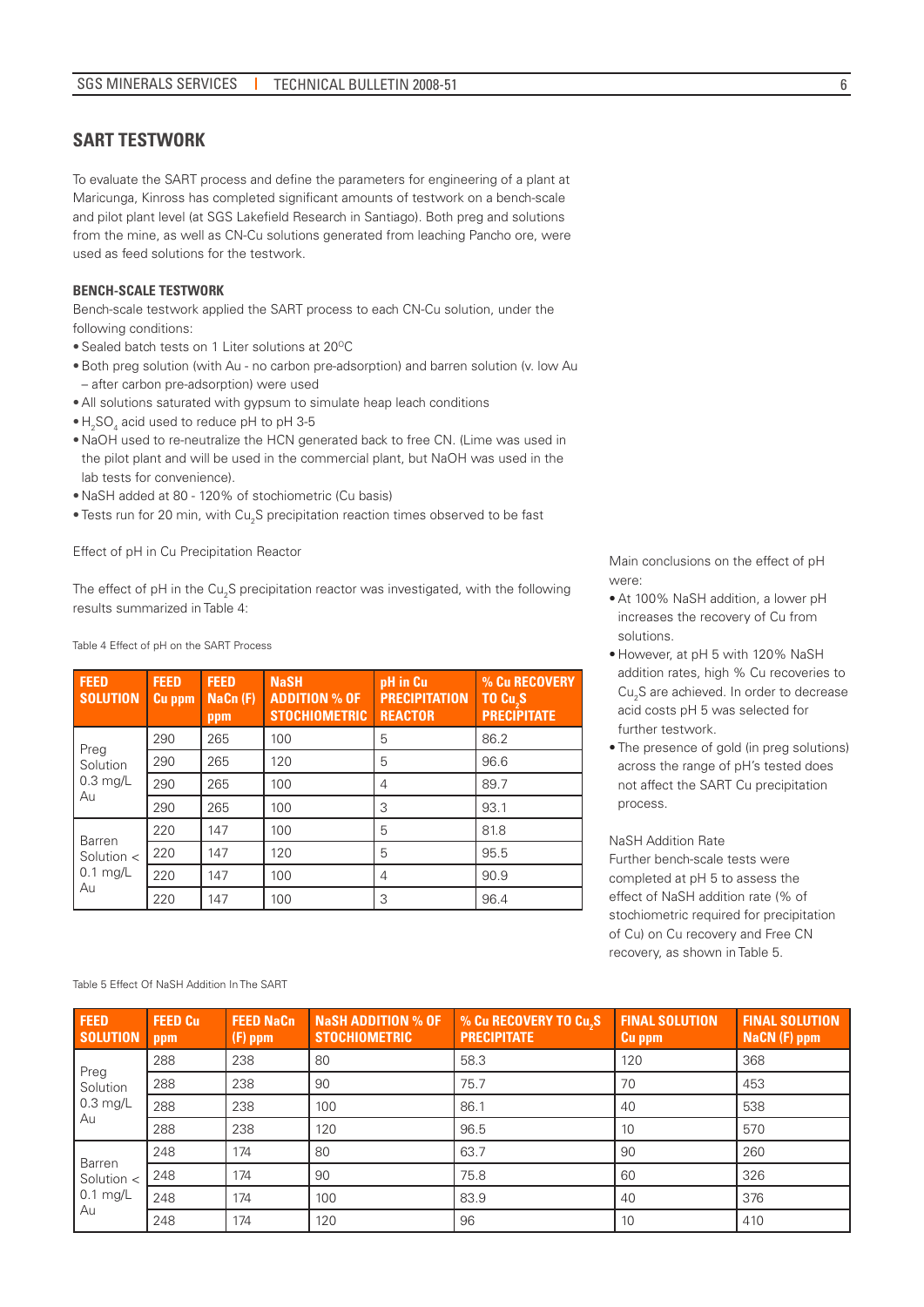From these tests the following was concluded:

- Copper recovery is directly proportional to NaSH addition rates, as shown below in Figure 6. High Cu recovery of 96.0% or above may be achieved provided sufficient sulphide ions exist at pH 5 to complex the Cu and precipitate Cu<sub>2</sub>S. Over 100% stochiometric addition rates of NaSH (based on Cu present) are required, as sulphide ions are consumed by other metal cations like Zn, Ag, Ni and Fe plus other complexation reactions in solution that consume S ions and complexes in SART plant feed solutions. If excess S is added, the formation of thiocyanate SCN will occur and reduce the free CN available for gold leaching. Therefore, it is important to provide sufficient S ions in the SART process to recover Cu and other valuable metals, but not enough to generate thiocyanate or other S species, which would reduce the recovery of free cyanide and could retard the gold leaching on recycle of CN solutions back to the heap leach.
- Low final solution Cu levels down to 10 ppm are possible via the SART process.
- Free CN recovery from Cu-CN and other WAD CN solution complexes is significant via the SART process. NaCN (Free) concentrations in final solutions more than doubled at NaSH addition rates of 100% and 120% of stochiometric.

H<sub>2</sub>SO<sub>4</sub> and NaOH Consumption For Maricunga solutions,  $H_2SO_4$  and NaOH reagent consumptions in the SART process are given in Table 6. The data shows:

- • No effect of Au in solution on acid and NaOH consumptions
- • A slight increase in acid consumption with increasing NaSH addition (due to liberation of increasing amounts of WAD-CN), with the average at 0.46 kg/  $m<sup>3</sup>$ .
- Relatively steady NaOH consumption rates to neutralize HCN to NaCN in the SART process, with an average consumption of 375 g/m<sup>3</sup>.
- These acid and base consumptions are close to the theoretical consumptions, based on the assumption that every molecule of CN in the feed will be converted to HCN (ie 0.5 moles sulphuric acid per mole cyanide....or 1 kg  $H_2SO_4$  for 1 kg NaCN), and each mole of HCN will consume one mole of NaOH (or half a mole of lime) in being neutralized back to free cyanide, i.e. ~0.8 kg NaOH or Ca(OH) $_{\rm 2}$  for 1 kg of NaCN equivalent).

#### Temperature of SART Feed Solution

SART process tests with feed solutions at  $4^{\circ}$ C and at 20 $^{\circ}$ C at a 90% NaSH addition rate were completed. These tests, shown in Table 7, gave identical Cu recovery, similar Free CN recovery and almost the same reagent consumptions, and showed that temperature of the feed solution does not affect the SART process with respect to Cu and CN recovery and reagent consumptions.



Figure 6 SART Cu Recovery As A Function Of % NaSH Addition Rate

Table 6 SART Process  $\mathsf{H}_2\mathsf{SO}_4$  and NaOH Consumption

| <b>FEED SOLUTION</b> | <b>NaSH ADDITION %</b><br>OF STOCHIOMETRIC | $H_2SO_a$<br><b>CONSUMPTION kg/</b><br>m <sup>3</sup> | <b>NaOH</b><br><b>CONSUMPTION kg/</b><br>m <sup>3</sup> |  |
|----------------------|--------------------------------------------|-------------------------------------------------------|---------------------------------------------------------|--|
|                      | 80                                         | 0.44                                                  | 370                                                     |  |
| Preg Solution 0.3    | 90                                         | 0.45                                                  | 375                                                     |  |
| mg/L Au              | 100                                        | 0.47                                                  | 372                                                     |  |
|                      | 120                                        | 0.51                                                  | 378                                                     |  |
|                      | 80                                         | 0.38                                                  | 378                                                     |  |
| Barren Solution <    | 90                                         | 0.4                                                   | 370                                                     |  |
| $0.1$ mg/L Au        | 100                                        | 0.47                                                  | 368                                                     |  |
|                      | 120                                        | 0.52                                                  | 375                                                     |  |

Table 7 Effect of SART Feed Solution Temperature

| <b>FEED SOLUTION</b><br><b>TEMPERATURE °C</b> | <b>FEED NaCN</b><br>$(FREE)$ ppm | <b>FINAL SOLUTION</b><br><b>NaCN (FREE) ppm</b> | <b>M</b> Cu RECOVERY<br>TO Cu.S | <b>H.SO. CONSUMPTION</b><br>kg/m <sup>3</sup> | <b>Naoh Consumption'</b><br>kq/m <sup>3</sup> |
|-----------------------------------------------|----------------------------------|-------------------------------------------------|---------------------------------|-----------------------------------------------|-----------------------------------------------|
| 20                                            | 174                              | 356                                             | 75.8                            | 0.4                                           | 0.37                                          |
| $\overline{4}$                                | 174                              | 372                                             | 75.8                            | 0.39                                          | 0.37                                          |

7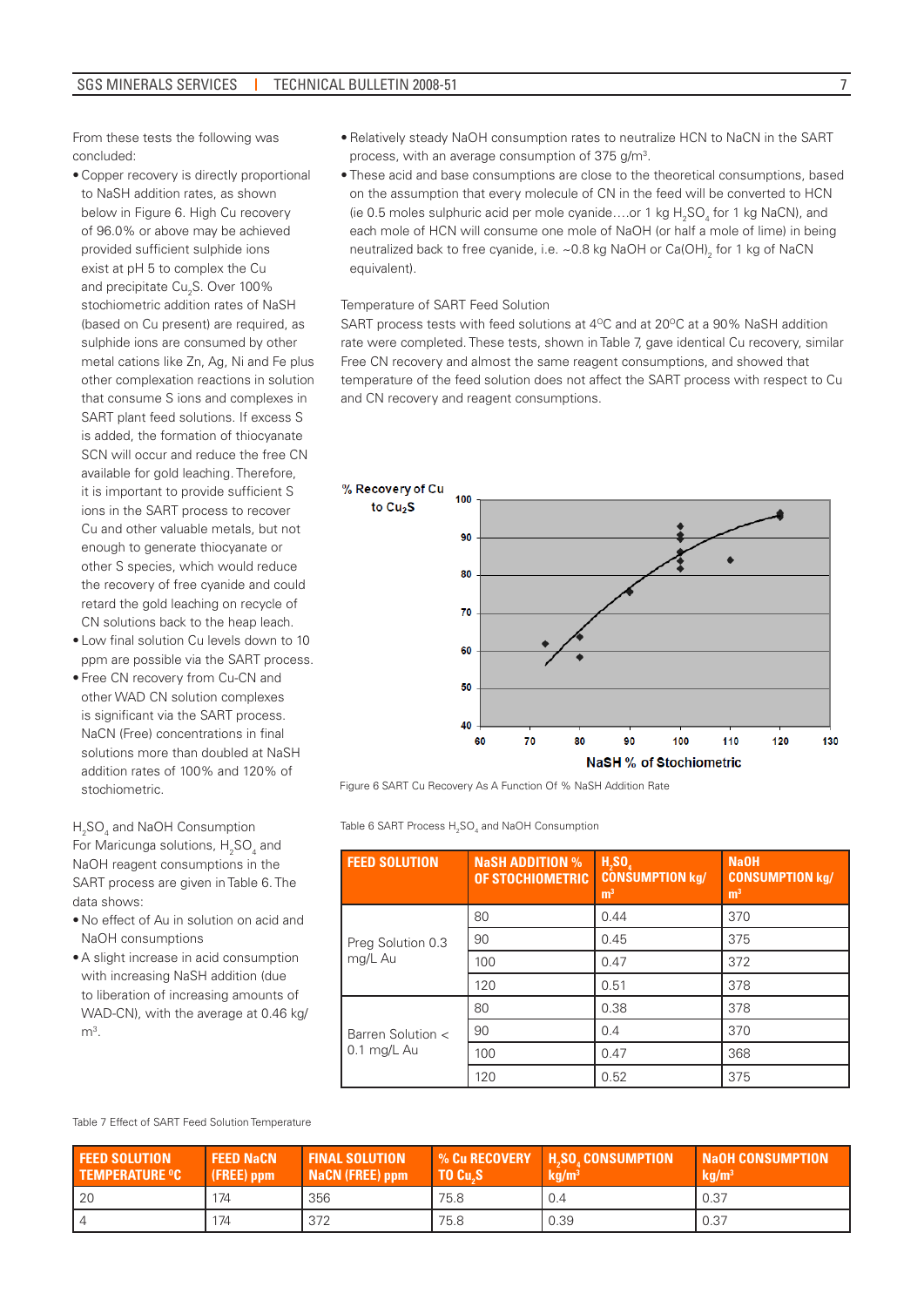#### **PILOT PLANT TESTWORK**

Four continuous pilot plant runs were completed, using the SART process parameters established from the benchscale testwork. Figure 7 below shows the setup of Pilot Plant rig. The Pilot Plant testwork run conditions and equipment used were as follows:

- Closed, continuous feed pilot plant fed at 5 – 6 L/hr over 2 to 7 days
- % NaSH addition rate at 100% of stochiometric (Cu basis)
- $\bullet$  Cu<sub>2</sub>S precipitation reactor (5 L with agitator) controlled at pH 5 with sulphuric acid
- $\bullet$  Cu<sub>2</sub>S Thickener 30 L with conical bottom
- Neutralization Reactor (30 L with agitator) run at pH 10 – 11, with neutralization by lime slurry.
- HCN Scrubbers (5% NaOH solution) connected to reactors and thickener

Pilot Plant Testwork Results From the pilot plant runs, steady SART process conditions were established over a period ranging from 2 to 7 days. A summary of the pilot testwork results is presented in Table 8.

The testwork results showed Cu recovery to Cu<sub>2</sub>S of up to 88%, given that NaSH addition rates were set at 100% of stochiometric requirement based on Cu present. This Cu recovery is consistent with the bench-scale testwork results, presented earlier.

A significant increase in Free CN in neutralized solutions was achieved, with approximately 76% recovery of CN from the WAD CN in the feed solution. Overall CN accountability averaged 90%, with small losses of CN as HCN to the scrubber system and due to natural degradation.

Figure 7 SART Pilot Plant Test Rig

Reagent consumptions ranges were shown to be consistent with the bench-scale work, as follows:

- Acid consumption (pH 5)  $0.39 0.59$  kg/m<sup>3</sup>
- $\bullet$  Ca(OH)<sub>2</sub> consumption 0.33 0.56 kg/m<sup>3</sup>
- Flocculent addition  $2.2 4$  g/m<sup>3</sup>

The acid and lime addition rates were quite variable owing to changes made in the pilot plant operating parameters to optimize the process. However, based on the NaCN equivalent concentration in the feed to the pilot plant of about 600ppm, the range of acid and lime consumptions agree well with what would be expected theoretically Based on the stoichiometry of the SART reactions, the theoretical consumptions would be about 0.6 kg/m<sup>3</sup> acid and 0.5 kg/m<sup>3</sup> lime.

Table 8 Summary of Pilot Plant Testwork Results

| <b>FEED SOLUTION (AVERAGE)</b> |                          | <b>NEUTRALIZATION TANK OVER-</b><br><b>FLOW</b> |                         | <b>NaSH</b><br><b>ADDITION</b> % | <b>FREE CN</b><br><b>RECOVERY</b> | <b>Cu RECOVERY</b><br>TO Cu.S |               |
|--------------------------------|--------------------------|-------------------------------------------------|-------------------------|----------------------------------|-----------------------------------|-------------------------------|---------------|
| Cu ppm                         | <b>TOTAL NaCN</b><br>ppm | NaCN (FREE)                                     | <b>FREE NaCN</b><br>ppm | Cu ppm                           | $\frac{9}{6}$                     | Vo.                           | $\frac{9}{6}$ |
| 250                            | 631                      | 115                                             | 507                     | 35                               | 100                               | 76                            | 79 - 88       |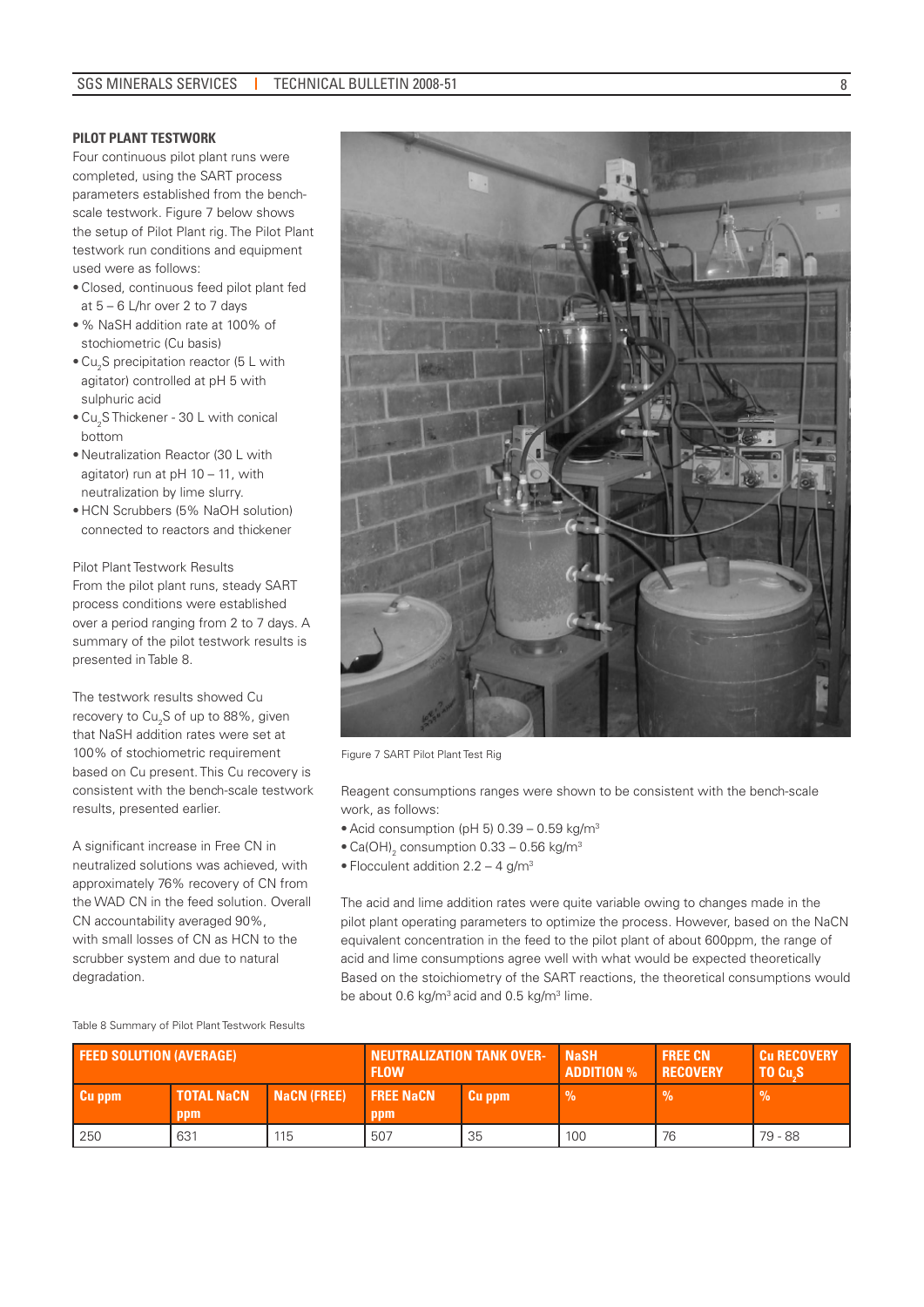The testwork results showed Cu recovery to Cu<sub>2</sub>S of up to 88%, given that NaSH addition rates were set at 100% of stochiometric requirement based on Cu present. This Cu recovery is consistent with the bench-scale testwork results, presented earlier.

A significant increase in Free CN in neutralized solutions was achieved, with approximately 76% recovery of CN from the WAD CN in the feed solution. Overall CN accountability averaged 90%, with small losses of CN as HCN to the scrubber system and due to natural degradation. Reagent consumptions ranges were shown to be consistent with the bench-scale work, as follows:

- Acid consumption (pH 5)  $0.39 0.59$  $k$ g/m<sup>3</sup>
- $\bullet$  Ca(OH) $_2$  consumption 0.33 0.56 kg/m $^3$
- Flocculent addition  $2.2 4$  g/m<sup>3</sup>

The acid and lime addition rates were quite variable owing to changes made in the pilot plant operating parameters to optimize the process. However, based on the NaCN equivalent concentration in the feed to the pilot plant of about 600ppm, the range of acid and lime consumptions agree well with what would be expected theoretically. Based on the stoichiometry of the SART reactions, the theoretical consumptions would be about 0.6 kg/m3 acid and 0.5 kg/m<sup>3</sup> lime.

#### SART Process Precipitates

The SART pilot plant generated both Cu2 S and gypsum precipitates from Maricunga preg solutions, which had the following average compositions, given in Table 9.

The composition of the SART precipitates indicates the following:

- $\bullet$  The SART Cu<sub>2</sub>S precipitates are relatively pure, with high Cu grades of over 62%. Pure Cu<sub>2</sub>S would analyze 79.9% Cu and 20.1% S.
- Zinc is also recovered from its CN complex, and precipitated as ZnS
- The Fe content in the feed solution was low and the Fe(CN)<sup>6</sup> complex is very stable at pH 5. Therefore iron will not be present in Maricunga precipitates.
- Some gold appears to be captured and dragged down within the  $\mathsf{Cu}_{2}\mathsf{S}$ precipitate. But this gold represents only 0.36% of the total gold that

Table 9 Composition of SART Process Precipitates

| <b>PRECIPITATE</b>   Cu % |      | $S\%$             | $Zn\%$         | Ca <sub>96</sub> | Au g/t NaCN | (total)<br>$\frac{0}{0}$ | CO, % | $CO, \%$ |
|---------------------------|------|-------------------|----------------|------------------|-------------|--------------------------|-------|----------|
| Cu <sub>2</sub> S         |      | $62 - 73$ 16 - 21 | $0.7 -$<br>1.1 | 0.08             | $3 - 7$     | $0.2 -$<br>0.4           | 3.4   |          |
| Gypsum                    | 0.18 | 4.6               | 0.03           | $20 -$<br>26     | 0.1         | 0.13                     | 32.3  | 13.8     |

passed through the SART reactor system.

• The composition of the avpsum precipitate shows that it is likely comprised of both calcium carbonate and calcium sulphate. The supply of carbonate is probably from the lime added in neutralization.

For design of the SART precipitates thickeners, settling and filtration testwork was completed and showed:

- $\bullet$  Cu<sub>2</sub>S precipitates were fine, but settled readily leaving clear supernatant solutions both in the pilot plant settler vessel and in a settling cylinder. A clear overflow solution also resulted from settling out of avpsum
- • Precipitate settling testwork gave a low settling rate for  $Cu<sub>2</sub>$ S at 1.4 – 3.0 m/hr, but a higher rate for the coarser particles of gypsum at 5.0 – 10.0 m/hr.
- • Precipitates produced from the pilot testwork were fine (Cu<sub>2</sub>S 64% -8 micron, gypsum 64% -13 microns. Settled Cu<sub>2</sub>S pulps approached a solids density of 5%, but earlier studies at SGS Lakefield (MacPhail et al, 1998) indicated that settled densities of 15% are achievable. By recycling the underflow to the copper precipitation reactor, the recycled precipitate 'seeds' the reactor and increases the precipitate crystal size and the underflow density in the settler. The Maricunga pilot plant tests were not run for long enough to gauge the full benefit of seeding on crystal size, and the impact on settling rates in the thickener and thickener underflow densities.
- • Following water washing of precipitates to remove CN, both precipitates filtered easily, but only to 50 – 55% moisture. Thermal drying of the Cu $_{2}$ S is planned to reduce moisture to 10%, which is required by a Cu smelter. The gypsum precipitate is planned to be air-dried on disposal.

### **SART PLANT ENGINEERING**

#### **PLANT DESIGN BASIS**

Key process parameters were defined from the SART testwork, and applied in the design basis for basic engineering of a SART plant for Maricunga. The capacity of the SART plant was established at 750m3 /hr, which represents about one third of the preg solution flowrate from the heap leach operation. The SART plant capacity was set by process/economic simulation of the heap leach – ADR plant – SART plant operation, in which a target equilibrium concentration of approximately 450ppm cyanide soluble copper in the heap solution system was determined. This was calculated using inputs from the future schedule of ore supply from Pancho and Verde, and removal of copper via the bleed stream to the SART plant. Cyanide balances were also included and operating costs / net revenues used to determine the optimum SART plant capacity.

A summary of the main SART plant engineering design parameters is given below in Table 10.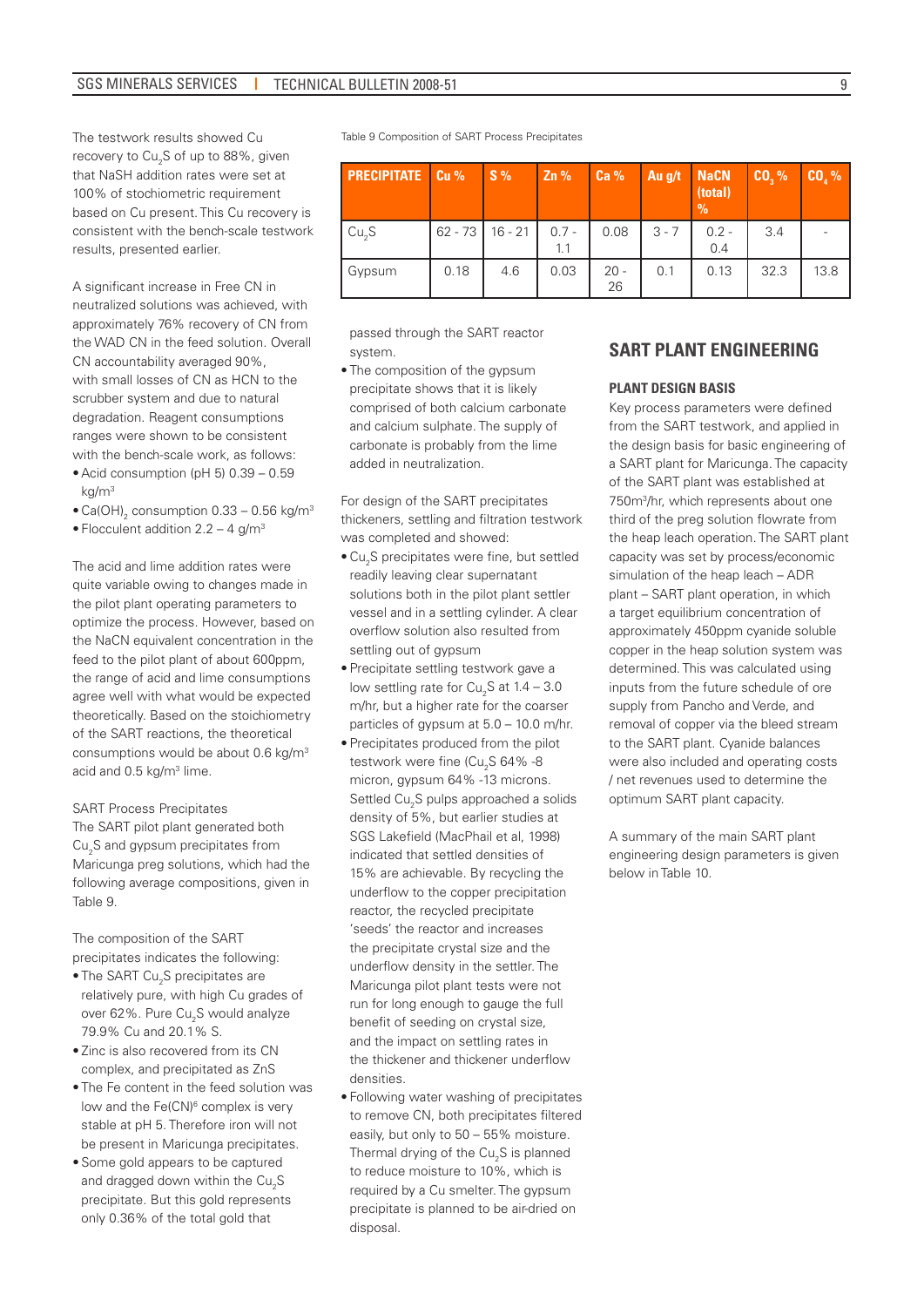#### **PLANT ENGINEERING ASPECTS**

Aspects considered in the engineering of the proposed SART plant for installation at Maricunga were:

- On-off plant operation with turn-down throughput capacity depending on copper levels in the pregnant solution
- Pregnant solution bypass of the plant to ADR, if required
- A safe to operate, well- instrumented plant
- Automated operation of the SART process and services to minimize manual operator input
- Adequate measurement and control of all sealed freeboard gas zones to allow measurement, control and removal of HCN and  $\rm H_2S$  emissions
- Separate and safe storage areas for reagents, H<sub>2</sub>SO<sub>4</sub>, lime, NaOH, NaSH, flocculent and propane gas.
- $\bullet$  Stainless steel Cu<sub>2</sub>S precipitator, settler and neutralization reactors with one full standby reactor unit
- Mild steel gypsum thickener
- Easy access by operators from control room across the plant on a single level walkway
- Completely enclosed plant with heated, ventilated building to protect against wind and cold.
- Right through road passage for truck delivery of consumables and dispatch of bagged Cu<sub>2</sub>S precipitate
- Side-door Bob-cat access for removal of gypsum and transport of spares, consumables, etc.

# **SART PLANT ECONOMICS**

#### **OPERATING COSTS**

Using the given testwork parameters, design basis and local costs, the operating cost of the Maricunga SART Plant was estimated. The estimated operating cost structure comprises mainly variable costs (83.6%), with fixed costs only at 16.4%. The relative breakdown of a typical operating cost profile is presented in Figure 8.

From Figure 8 the SART process operating cost is dominated by the cost of NaSH reagent (28%), with acid at about 7%. Labor and electrical energy represent about 10% each. Clearly, in SART process economics, a supply of cheap but usable sulphide source will improve the economics. The other

Table 10 SART Plant Engineering Design Parameters

| <b>DESIGN AREA</b>                    | <b>DESIGN PARAMETER</b>                   | <b>UNITS</b>  | <b>VALUE</b> |
|---------------------------------------|-------------------------------------------|---------------|--------------|
| <b>PLS SOLUTION</b>                   | PLS solution capacity                     | $m^3/hr$      | 750          |
|                                       | Cu concentration<br>(equilibrium)         | mg/L          | 454          |
|                                       | NaCN total                                | mg/L          | 935          |
|                                       | NaCN Free                                 | mg/L          | 130          |
| Cu,S<br><b>PRECIPITATION</b>          | Residence time                            | min           | 10           |
|                                       | Cu recovery (min - max)                   | $\frac{9}{6}$ | $80 - 95$    |
|                                       | Free CN recovery                          | $\%$          | 79           |
|                                       | pH                                        |               | 5.0          |
|                                       | NaSH addition range %<br>of stochiometric | $\%$          | $95 - 120$   |
| <b>Cu<sub>2</sub>S THICKENING</b>     | Underflow % solids                        | $\frac{9}{6}$ | 15           |
|                                       | Recirculation rate                        | $\%$          | 95           |
|                                       | Settling rate                             | $m^2/t/d$     | $1.5 - 3.0$  |
| <b>Cu<sub>s</sub>S FILTRATION</b>     | Final moisture                            | $\%$          | 50           |
| <b>Cu<sub>s</sub></b> DRYING          | Final moisture                            | $\%$          | 10           |
| <b>GYPSUM</b><br><b>PRECIPITATION</b> | pH                                        |               | $10 - 11$    |
| <b>GYPSUM</b><br><b>THICKENING</b>    | Underflow % solids                        | $\%$          | 20           |
| <b>GYPSUM</b><br><b>FILTRATION</b>    | Final moisture                            | $\%$          | 20           |
| <b>OFF-GAS</b><br><b>SCRUBBER</b>     | pH                                        |               | $10 - 11$    |
|                                       | <b>HCN</b> volatilization                 | $\%$          | 5            |

Figure 8 SART Plant Operating Costs Distribution

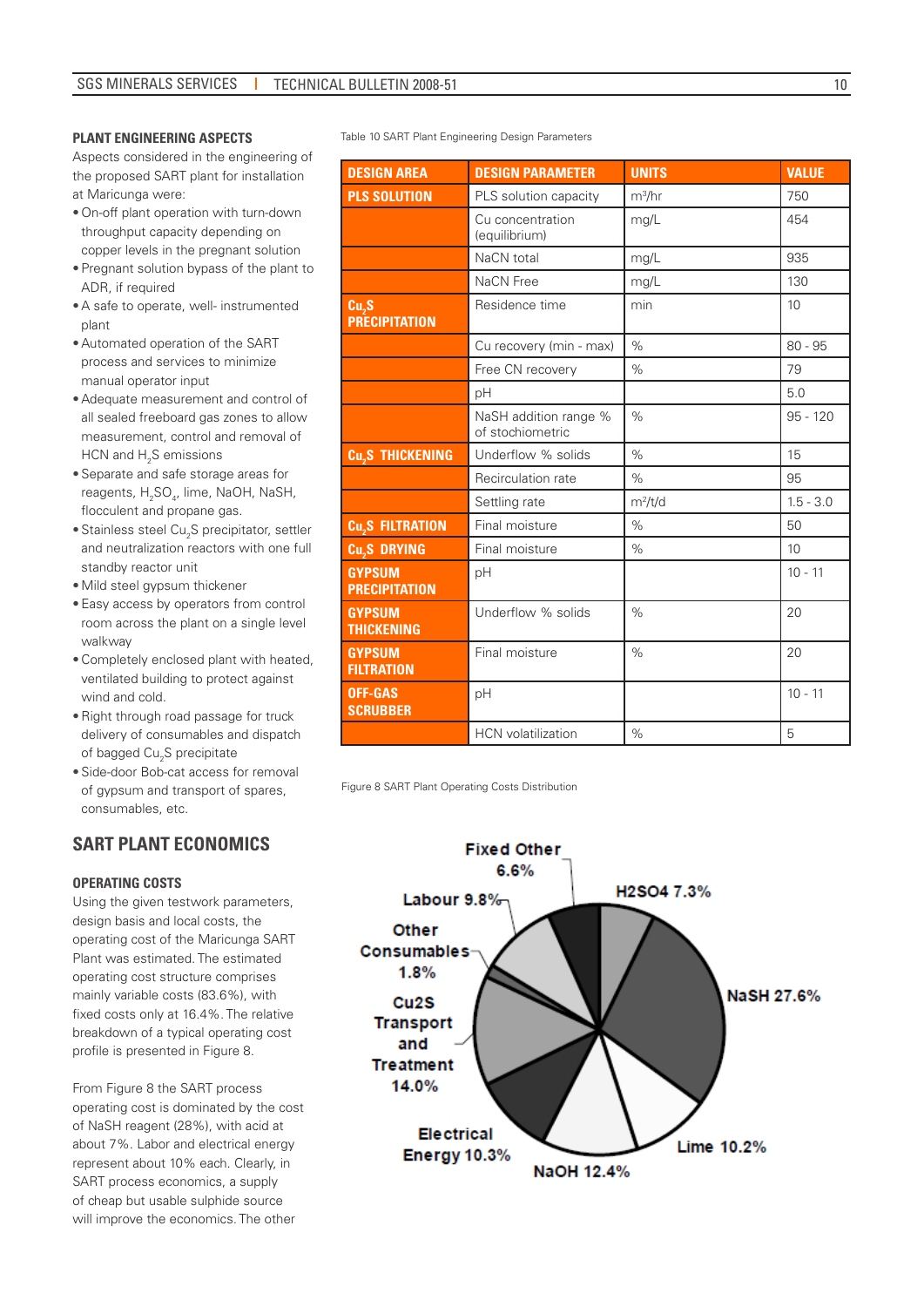transport and smelting/ refining charges applied to the Cu<sub>2</sub>S precipitate, if sold to the local Enami copper smelter at Paipote near Copiapo, Chile.

#### **PROJECT NET RETURN**

The project returns of a SART plant project may be evaluated on a unit per lb Cu recovered basis. This Cu recovered is that in the Cu $_{2}$ S precipitate dispatched to a Cu smelter, for which Cu revenue net of treatment and refining charges with penalties are applied. To illustrate the net returns of the SART plant at Maricunga, the following economic case is presented in Table 11.

Clearly, from the analysis in Table 11, net revenue is estimated to be > 50% of total revenue, i.e. total costs are likely to be less than 50% of revenue, on a unit basis. The plant capital cost is paid from net revenue, giving an estimated simple payback of approximately 2 years.

As noted in Table 11, no additional credit is assumed from the net cost of detoxification of CN solutions and disposal of Cu units in a bleed stream, which would be the alternative and "conventional" approach to managing the build up of copper in the heap leach solution should a SART plant not be installed at Maricunga. Each pound of copper in the feed to a detox plant would carry 2 to 3 lbs of cyanide as NaCN, and the cost of destroying this cyanide with SO<sub>2</sub>/air for example, would be at least \$1.00/lb Cu. If this credit is applied, and a more bullish price of copper is assumed (say \$2/lb), the net revenue doubles to \$3/lb copper recovered, and the incremental capital payback of a SART plant versus the alternative cyanide destruction plant accelerates to less than 1 year.

significant cost is that of the estimated Table 11 SART Plant Net Revenue and Project Payback Analysis

| <b>PARAMETER</b>                           | US\$/Ib Cu     | <b>NOTES</b>                                                                                                                                     |
|--------------------------------------------|----------------|--------------------------------------------------------------------------------------------------------------------------------------------------|
| <b>Cu REVENUE</b>                          | 1.25           | Assumed Cu price, with no metal credits for<br>contained gold, silver or penalties for impurity<br>elements in the Cu <sub>2</sub> S precipitate |
| <b>NaCN CREDIT</b>                         | 1.51           | Cu(CN) <sub>3</sub> complexation and 90% CN recovery<br>via SART                                                                                 |
| <b>CN DETOX CREDIT</b>                     |                | Not applied, but would apply if SART was not<br>installed and would be > US\$1.00/lb Cu                                                          |
| <b>REVENUE TOTAL</b>                       | 2.76           |                                                                                                                                                  |
| <b>SART PLANT</b><br><b>OPERATING COST</b> | 1              | Approximate assumed cost                                                                                                                         |
| <b>TRANSPORT AND</b><br><b>TREATMENT</b>   | 0.3            | Truck transport and smelter and refining<br>charges                                                                                              |
| <b>NET REVNUE</b>                          | 1.46           | Net revenue $> 50\%$ of total revenue                                                                                                            |
|                                            |                |                                                                                                                                                  |
| <b>PLANT CAPITAL</b>                       | <b>US\$18M</b> | Estimated capital, mid 2007                                                                                                                      |
| <b>ESTIMATE PAYBACK</b>                    | 2 Years        | 750 m <sup>3</sup> /hr 380 ppm Cu recovered                                                                                                      |

# **CONCLUSIONS**

Increasing level of cyanide soluble copper in the existing Maricunga heap leach operation requires an effective process to remove copper and reduce costs. The future Pancho ore with greater amounts of cyanide soluble copper minerals will significantly add to pregnant solution copper levels. Unless a bleed stream process to remove copper is put in place, cyanide reagent costs will increase markedly.

Heap leaching at Maricunga presents a unique opportunity to apply the SART process given existing separation of pregnant solutions from leached solids. Additionally, the recycle of neutralized cyanide solution to the heap leach operation is likely to present no water balance problems.

Significant testwork has shown that the SART process is effective when applied to CN-Cu leach solutions from Maricunga ores. Sound engineering of a SART plant for Maricunga, based on careful design and supported from testwork, has been completed.

Application of SART at Maricunga could reduce operating costs and enable economic heap leach processing of high copper content gold ores. SART plant unit economics per unit of copper show that credits from cyanide savings and copper sales should significantly exceed operating costs. Payback of the plant capital is projected to be less than two years.